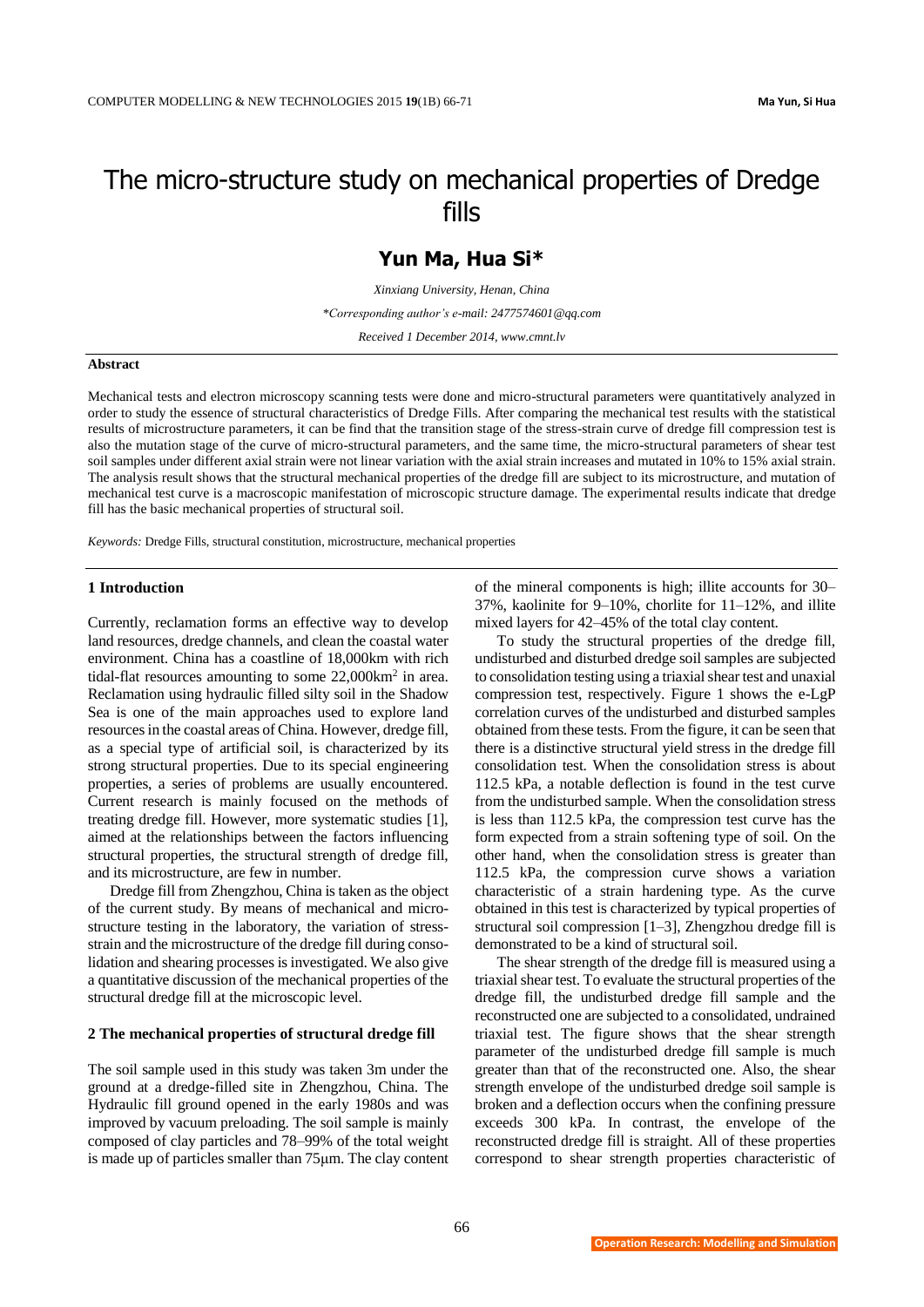structural soil [2, 3], which is indicative of the strong structural properties of the dredge fill.



FIGURE 1 Contrast curve of hydraulic fill compression test between undisturbed soil sample and disturbed soil sample

# **3 The microstructure responses of the mechanical properties of structural dredge fill**

Soil is a kind of porous continuum. The cause, size and appearance of pores at all levels directly influence the deformation and failure of the soil mass. A soil mass with an abundance of macropores is extremely unstable and is one of the root causes of soil deformation. Ceteris paribus, soils with a higher porosity are more liable to compressive deformation and shear failure, and thus lead to the destruction of upper buildings. Therefore, some emphasis on the pore characteristics [4] is necessary in the study of the microstructure of the dredge fill.

# 3.1 MICROSCOPIC TESTING AND METHODS OF STUDYING THE DREDGE FILL

### *3.1.1 Preparation of the soil sample*

A set of compression tests was designed to investigate the rules governing the changes in the microstructure caused by the process of dredge fill compression. Soil samples are taken when the compression tests are stable. Then, vertical cross-sections of the soil sample are analysed using a scanning electron microscope (SEM). Figure 2 illustrates the method of making the soil sample via compression under different stresses. The shaded region in the figure is the scanning area.



FIGURE 2 Soil samples for micro-structural testing after consolidation test

To investigate the rules governing the changes in the microstructure during shear failure of the dredge fill, a triaxial shear test sample is made from the same soil sample. A consolidated, undrained triaxial shear test with a confining pressure of 40 kPa is performed. The test ends when the axial strain reaches 5, 10, 15, and 20%, respectively. As shown in Figure 3, the tested soil sample is processed to be the soil sample of microstructure test during the shearing of the dredge fill.



FIGURE 3 Soil samples for micro-structural testing after shear test

To observe the rules governing the changes in the microstructure in different positions after shear failure of the dredge fill, a triaxial shear test under a confining pressure of 300 kPa was performed. Then, a sample was taken after shear failure for microscopic analysis using SEM. A crosssection in parallel with the shear failure surface is of particular interest. The method used for making the soil sample is shown in Figure 4, where a shaded cylinder denotes the shear failure surface, and a shaded cuboid refers to the scanned cross-section.



FIGURE 4 Soil samples for near shear failure surface

The dry soil sample is processed using a freeze-drying method. The vacuum freezing sampling instrument for investigating soil microstructure developed by the Guangzhou Institute of Geochemistry, Chinese Academy of Sciences and the Tianjin Institute of Urban Construction was used for this purpose. The operating procedure is as follows. First, the undisturbed soil is sawn to produce a soil slice measuring 4mm×4mm×10mm using a thin steel wire. This is then put into isopentane (boiling point  $140^{\circ}$ C) and the isopentane vessel equipped with sample is placed into liquid nitrogen (boiling point 190°C). This causes the sample to be frozen so that the liquid in the soil is turned into non-crystallized ice without expansion. Finally, the soil sample is vacuum pumped at 50°C for over 15 hours to sublime out the non-crystallized ice in the soil directly. The procedure used thereby achieves the objective [6] that the soil sample is dried without deformation.

#### *3.1.2 Microstructure imaging*

Scanning electron microscopy is one of the most important tools currently used to investigate clay soil microstructure. This is because it is capable of producing excellent images at various levels of magnification, has wide view, high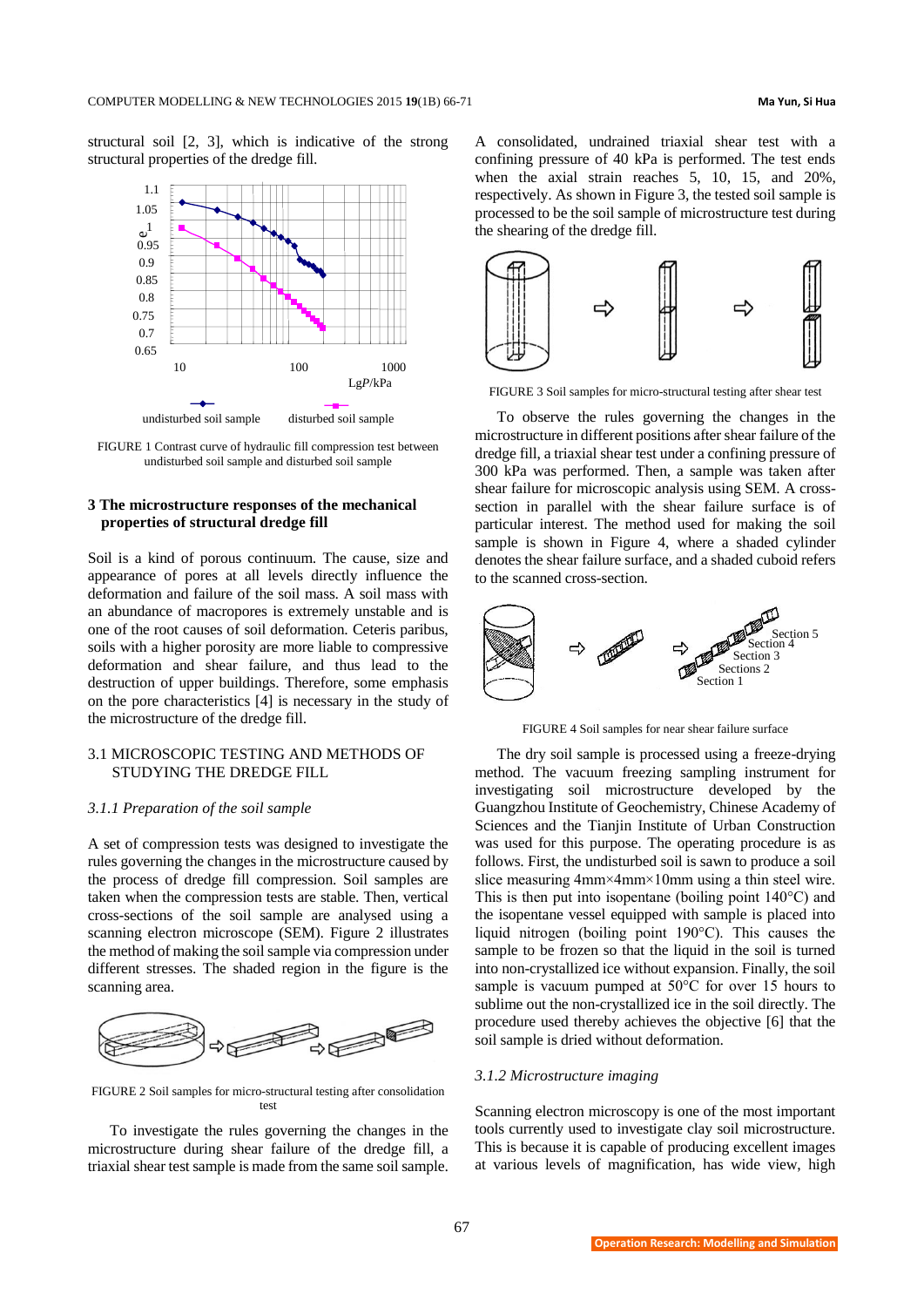resolution and images may be stereoscopic. In addition, they can be used to directly image rough surfaces with large fluctuations. SEM is regarded as the only method of microstructure testing that can directly observe the distribution and contact relationship between particles.

SEM's working principal involves secondary electron imaging. That is, the image is produced point by point in a temporal and spatial sequence and displayed on the kinescope of an external microscope. Due to the porosity and desiccation of the soil sample and its poor electrical conductivity, the sample is treated with gold spray before imaging by the SEM. This prevents generation of a discharge by the bombardment from the electron beam used in the scanning process. To ensure hig[h image definition,](javascript:showjdsw() the typical structure cell can first be found using high magnification. Then, the magnification is gradually reduced [7, 8] until the SEM magnification of  $\times$ 2000 is selected. In this way, a more ideal statistical law could be invoked for use in this research.

# *3.1.3 Microstructure parameter selection and their physical meaning*

Considering that moisture content has a great effect on the mechanical properties of the dredge fill, the space taken up by moisture needs some emphasis. This is illustrated by the distribution of pores in the microscopic images. Therefore, the pores are chosen to be the object of a quantitative study of the soil microstructure. Based on the above experimental conditions, dredge fill samples are scanned using SEM and quantitative statistical analysis is carried out on the pores in the sample. Five pore microstructure parameters [9, 10] are selected for consideration.

1) *Equivalent diameter*: Defined as the diameter of a circle with area equivalent to the pore area, which is an important parameter to illustrate the size and properties of the pores. All pores are statistically included and averaged.

2) *Pore number*: The number of pores in a microscopic image can directly illustrate the pore size, the distribution, and contact relationship of the soil particles.

3) *Pore perimeter*: This is equal to the sum of the boundary lengths of all the pores. It shows the contact area between pores and particles, and indirectly indicates the size, appearance, and regularity of the pores.

4) *Pore morphology ratio*: This is the ratio of the major and minor axes of the pore. The higher the ratio, the more 'strip-like' is the pore. If the ratio is close to 1, the pore is more likely to be a square or circle.

5) *Pore roundness*: This is another parameter representing pore morphology. The further its value is from 1, the more irregular the pore is. The closer its value is to 1, the more like a circle the pore becomes (when its value is 1, the pore turns into a standard circle).

### *3.1.4 Acquisition of the microstructure parameters*

The above microstructure parameters are mainly obtained for dredge fill samples by analyzing the pores in the SEM images using the 'Field and Feature' measuring tool modules in Leica Qwin. The parameters express the morphology and distribution features of the pores during the deformation of the dredge fill from different aspects.

# 3.2 MICROSTRUCTURE RESPONSE TO THE COMPRESSIVE PROPERTIES OF STRUCTURAL DREDGE FILL

## *3.2.1 The response to compression*

Figure 6 displays vertical cross-section SEM images of soil samples used in compression tests at different consolidation pressures. In general, all the images show a plate stack structure. When the consolidation stress is less than 100 kPa, the arrangement of the particles is relatively loose with a line-area contact relationship. The pore directionality is indistinct. When the consolidation stress is in the 100-125 kPa range, the particle arrangement is much looser with linearea and area-area contact. The whole structure is presented as a plate frame structure or a laminated bracket structure. When the consolidation stress exceeds 125 kPa, fine particles are arranged gradually closer with smaller pores, poorer pore directionality, and a main line-area contact relationship. The change in the microstructure demonstrates that the dredge fill has experienced structure failure and the formation of new structures during the consolidation process. The result is in good agreement with the compression test curve.



FIGURE 6 The SEM images of compressed soil samples under different consolidation stress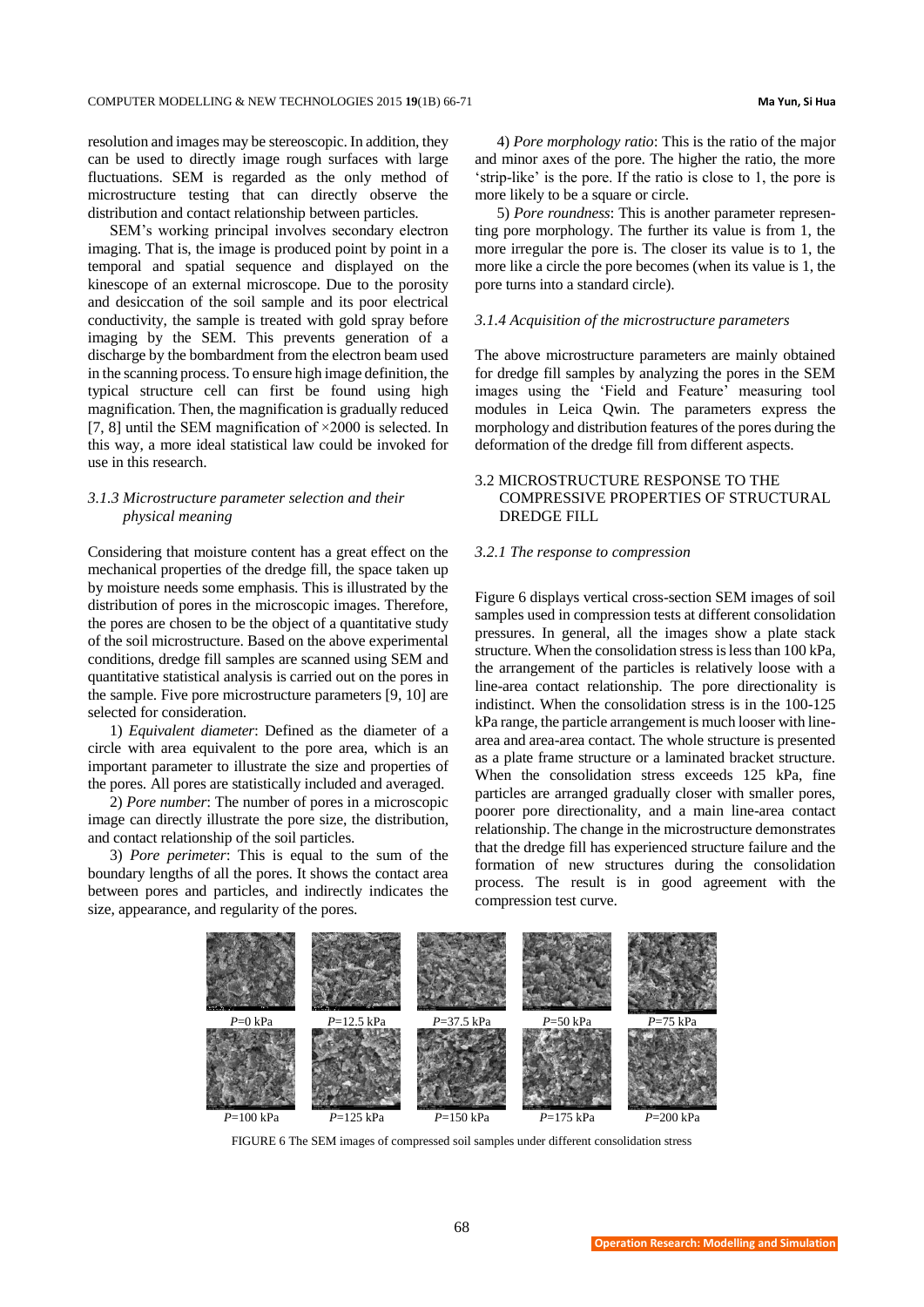# *3.2.2 Microstructure parameter variation during compressive deformation and its meaning*

Figure 7 shows microstructure parameter variation curves accompanying dredge fill consolidation.



FIGURE 7 The micro-structure parameter curve of compressed soil samples under different consolidation stress

It can be seen that when the consolidation stress is less than 100 kPa, an increase in consolidation stress causes an increase in pore equivalent diameter, pore morphology ratio and pore roundness. At the same time, pore number and pore perimeter decrease. Further, when the consolidation stress exceeds 100 kPa, all the pore structure parameters change abruptly. When the consolidation stress exceeds 125 kPa, a further increase in consolidation stress causes an increase in pore equivalent diameter, pore morphology ratio and pore roundness. Also, the pore number and pore perimeter decrease.

Comparing the pore microstructure curves with the consolidation test curves, it is readily found that the turn phase of the stress-strain curve coincides with the mutation phase of the microstructure variation curve. This illustrates that the change in mechanical properties of the soil is essentially caused by the variation in the microstructure [11, 12].

# 3.3 THE MICROSTRUCTURE RESPONSES TO THE SHEAR RESISTANCE PROPERTIES OF STRUCTURAL DREDGE FILL

#### *3.3.1 The response to shear processes in the microstructure images*

Figure 8 shows SEM images of shear tested soil samples when the axial strain is set to 5, 10, 15, and 20%. Comparing the 5% and 10% axial strain images, the compactness of the particle arrangement of the soil sample when the axial strain is 10% is seen to be higher than that when the axial strain is 5%. Furthermore, both images show little difference in their structure as a whole, which indicates that the dredge fill structure is not damaged during shear deformation when the axial strain is less than 10%. Next, the 10% and 15% axial strain images are compared. The resulting comparison shows that each present notable variations in the structure as a whole. The soil sample has a flocculated microstructure when the axial strain is 10%, while at 15% axial strain there is a plate frame structure. Moreover, with an increase in axial strain, the arrangement of particles and aggregates becomes closer, and trellis pores partially occur. This shows that the whole structure of the soil sample has been damaged through a process of structural failure, and shear dilatation occurs. When the axial strain is 20%, the whole structure turns into a flocculated structure again, which a new structure is resulting from shear failure.



FIGURE 8 The SEM picture of soil sample after the sheer test under the different strain

# *3.3.2 Parameter variation during the shear process and interpretation*

Figure 9 displays curves showing the variation in the microstructure parameters of the dredge fill in the shear tests. In the figure, as axial strain increases the variation in the parameters is not always linear; it changes abruptly when the axial strain is 10–15%. This shows that the structural properties of the dredge fill change during the shear failure process. When the axial strain is less than 10%, the shear process is manifested as 3D compression, gas compression and moisture migration into the pores. Moisture is gradually taken up in the pores and approaches saturation. This moisture migration enables the connection of different parts of the pores, and some particles concentrate on aggregates

or the skeleton. This results in the single pore volume increasing and reduced pore regularity. Also, variation in the microstructure parameters include: reduction in pore number and an increase in equivalent area, pore morphology ratio and pore roundness. When the axial strain is 10–15%, shear stress exceeds the structural strength of the dredge fill and shear failure occurs in parts of the aggregates. This leads to an increase in pore number and pore perimeter and a decrease in equivalent area. However, the segmentation of pores improves the pore regularity in the microscopic images and thus the morphology ratio and roundness are reduced. When the axial strain is greater than 15%, the shearing process is characterized by triaxial compression, along with an increase in pore perimeter and equivalent area.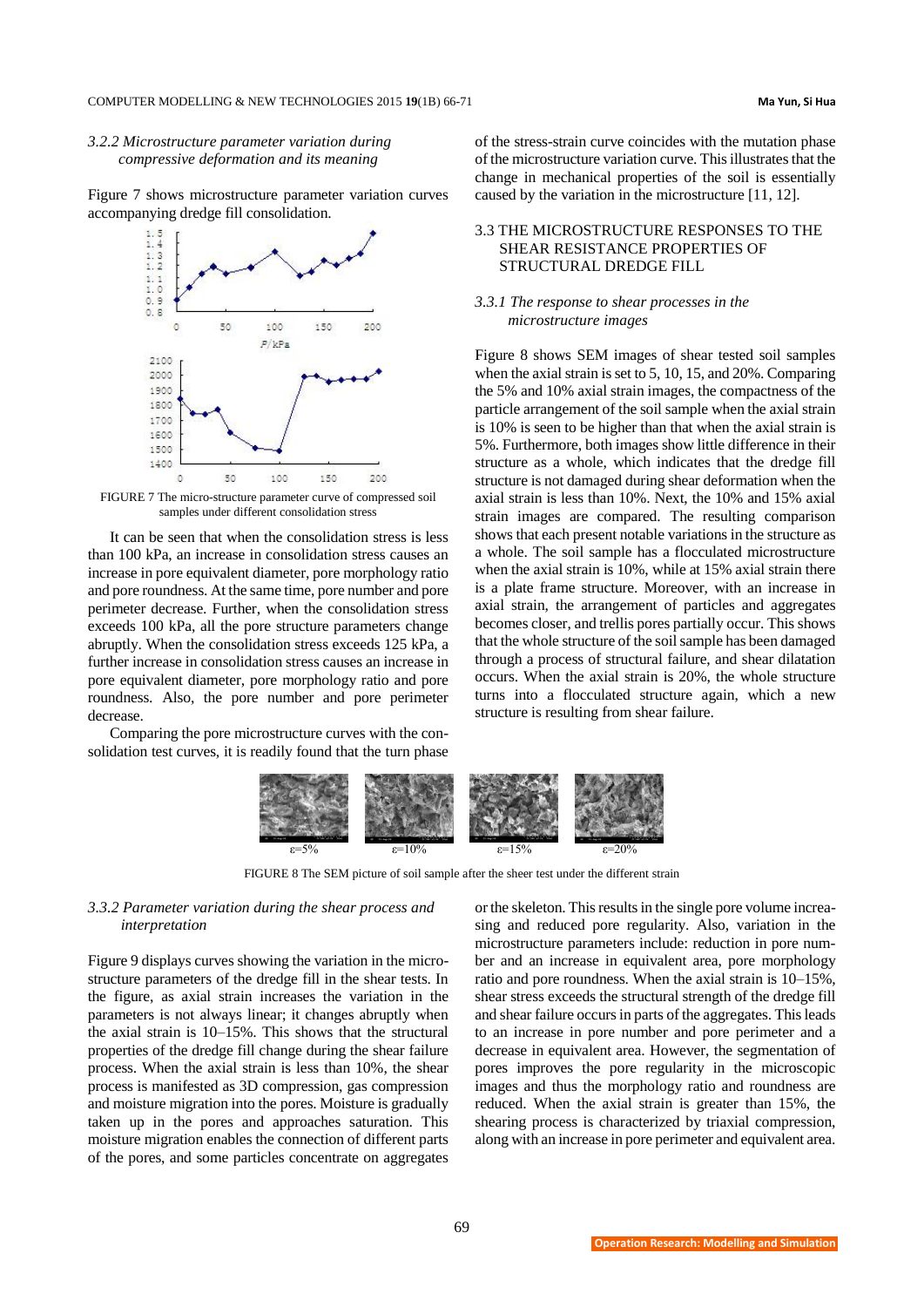Under the shearing effect, pores are more irregular and their roundness and morphology ratio increase.



FIGURE 9 The micro-structure parameter curve of shear test soil samples of different axial strain

# 3.4 MICROSTRUCTURE RESPONSE FOR THE SHEAR FAILURE OF STRUCTURAL DREDGE FILL

### *3.4.1 The response to shear failure in microstructure images*

Comparing the five images, it is seen that the morphology of sections 1 and 5 are similar. Likewise, the morphology of sections 2 and 4 are similar. Furthermore, analysis of the morphology indicates that sections 1 and 5 display macropore development and a flocculated structure as a whole. Also, the particles' contact relationship is generally linearea. The pore development in sections 2 and 4 is inferior to those in sections 1 and 5. Furthermore, their particle arrangement is closer with visible signs of shear cracking; the particle contact relationship represents a coexistence of linearea and area-area contacts. Section 3 is completely different in microstructure morphology from the other four sections. It shows a laminated support structure on the whole

and there is an extremely notable directional alignment of flaky minerals. This indicates that section 3 has a position which is just on the shear failure surface. Due to the shear slipping failure, the structure of the dredge fill is completely damaged, resulting in the rearrangement of mineral particles. As sections 2 and 4 are closer to the shear failure surface, partial shear cracking is apparent, but the whole structure has not been damaged irrevocably. Sections 1 and 5 show macropore developments and flocculated structures as a whole, mainly due to the dilatation during shear testing.



Figure 10 The SEM picture of soil sample at different distances to shear failure surface

# *3.4.2 Microstructure parameter variation at different distances from the shear failure surface and interpretation*

To investigate the range of influence of the shear failure in soil, five sections are taken parallel to the shear failure surface and their microstructure parameters is obtained. This allows one to analyze the microstructure properties of the soil mass at different distances from the shear failure surface.

Figure 11 shows the microstructure parameter curves on the shear failure surface and its pores on both sides. As can be seen from the figure, the equivalent diameter, morphology ratio, and roundness of the third soil sample are the smallest compared to the other samples. Meanwhile, its pore number and perimeter are the largest. These changes may be explained by the fact that the third sample is much closer to the shear failure surface. The reason for this is that aggregates of the dredge fill are crushed when the shear stress exceeds the shear structure strength of the dredge fill. However, shear dilatation is not distinct when the shear failure of the soil sample occurs under a confining pressure of 300 kPa and the microscopic sample lies in the middle of the shear sample. Therefore, compared to both sides of the shear failure surface, the average pore diameter, pore morphology ratio, and pore roundness at the shear failure surface are smaller, while its pore number and perimeter are larger. These results are mainly due to the increase in pore